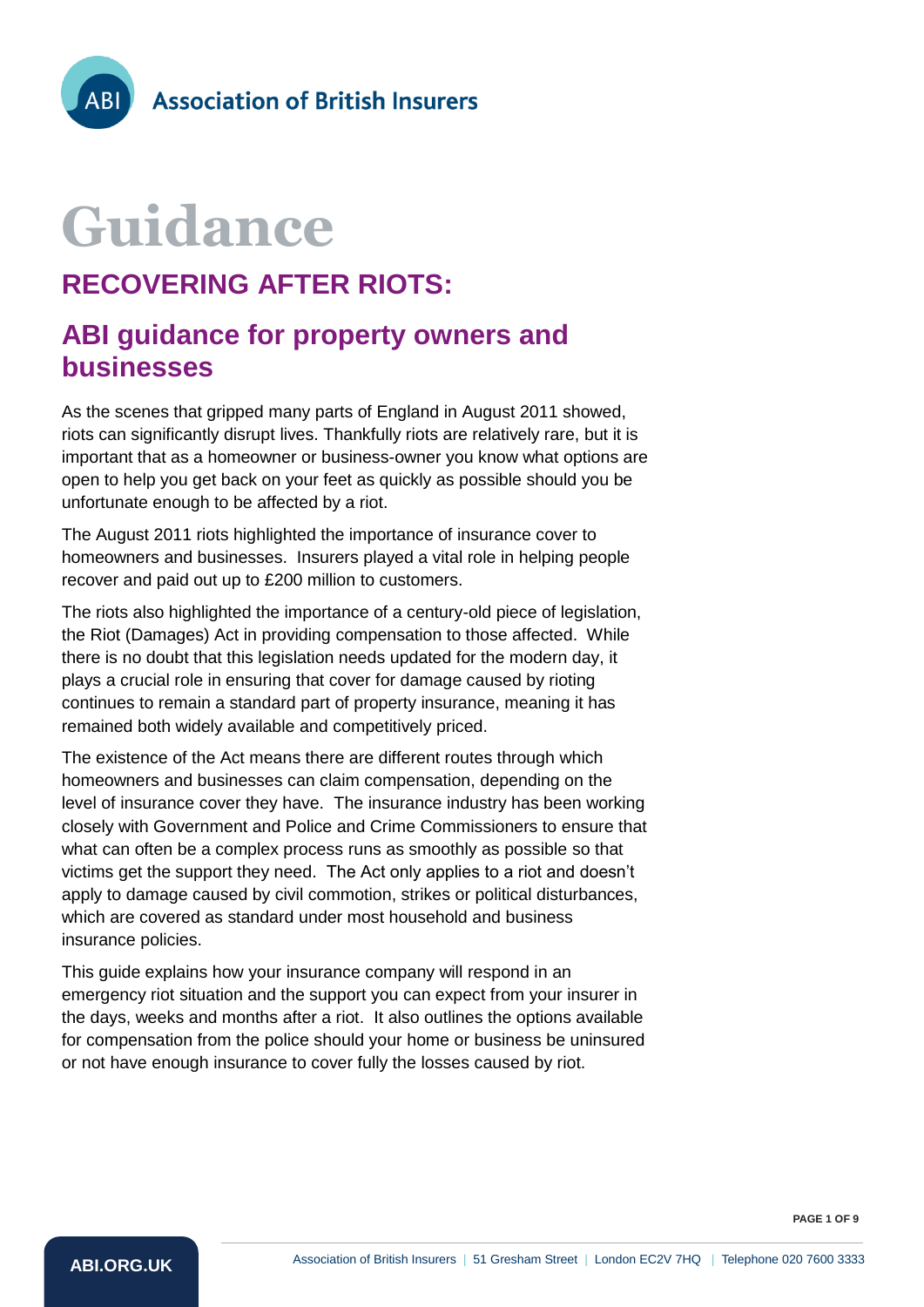## **Contents**

ABI<sup>)</sup>

| I don't have insurance - what am I covered for? 6 |
|---------------------------------------------------|
|                                                   |
|                                                   |
|                                                   |
|                                                   |
|                                                   |
|                                                   |
|                                                   |
|                                                   |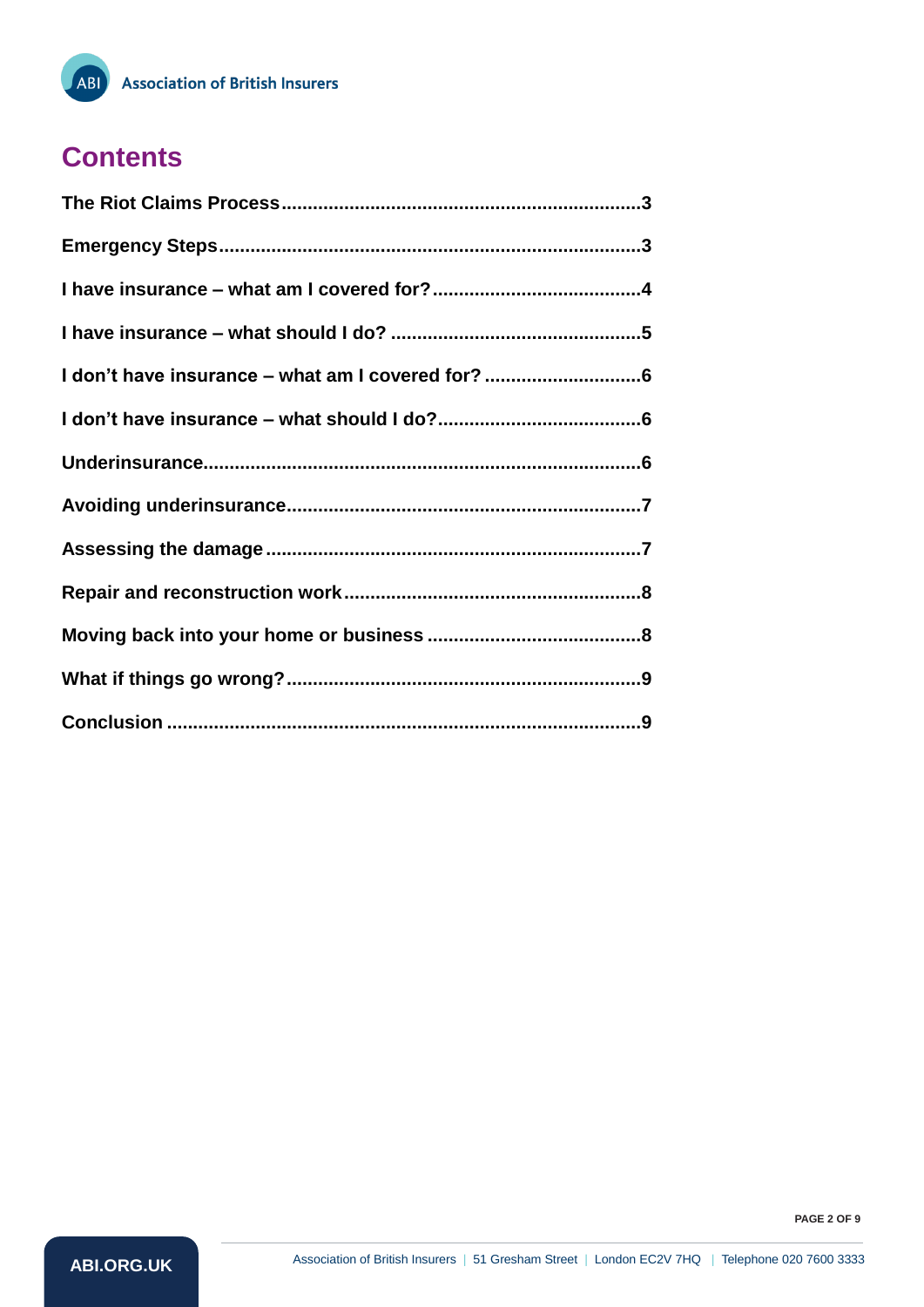#### <span id="page-2-0"></span>**The Riot Claims Process**

<span id="page-2-1"></span>

• **Your insurer or loss adjuster will discuss with you when you can move back into your home or business and when all works should be completed.** 

**PAGE 3 OF 9**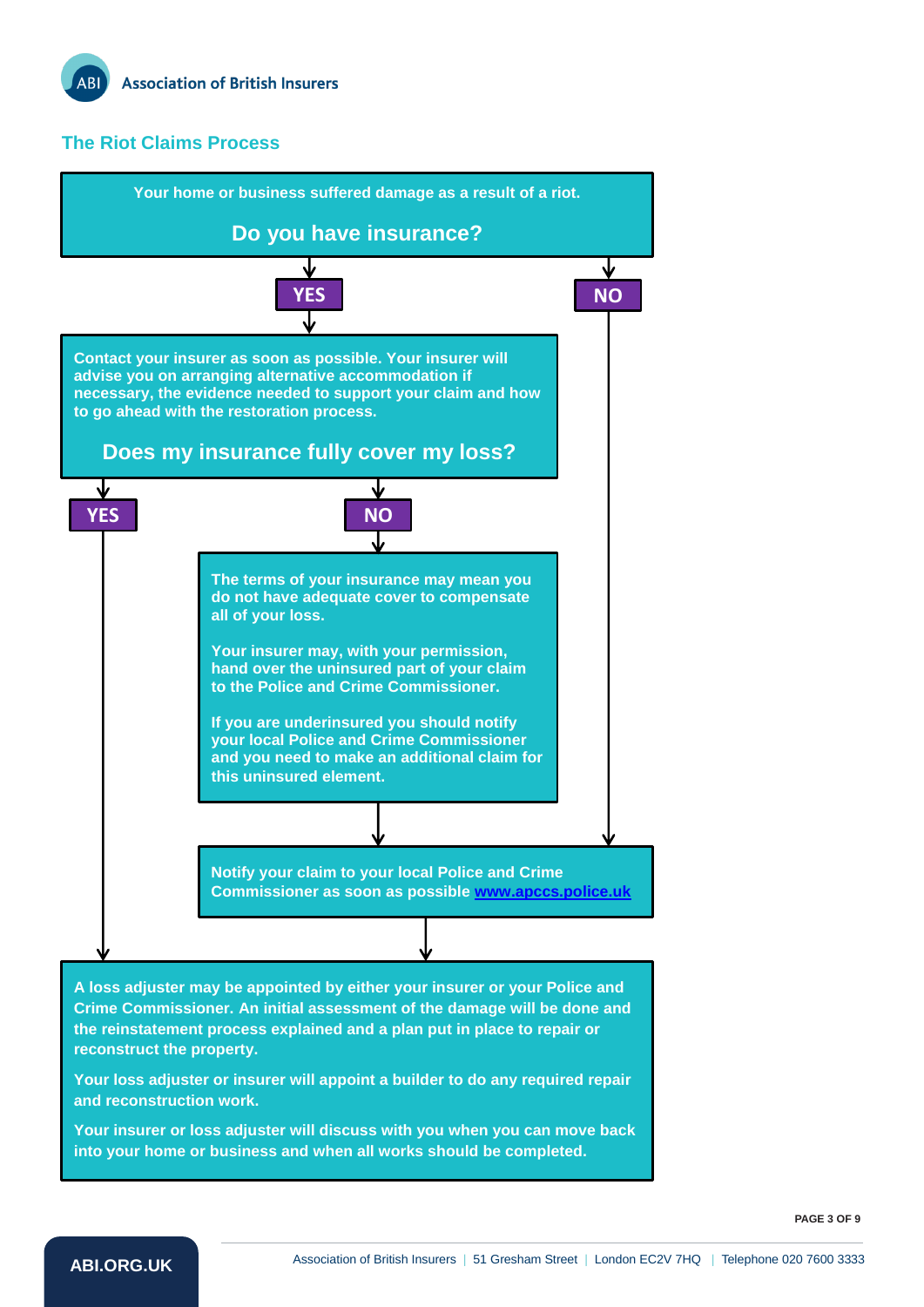#### **Emergency Steps**

Insurers will do everything they can to help customers as quickly as they can, considering the scale and nature of the riots and its continuing impact on access to the riot-affected area.

If you think that your home or business has been damaged because of a riot it is important that you consider your safety first and report any crime to the police. Call 999 if you feel that you are in immediate danger.

It may be necessary to evacuate your property or business premises immediately so it is important to stay informed of latest developments by listening to local radio, TV or police information lines.

#### <span id="page-3-0"></span>**I have insurance – what am I covered for?**

Damage to your home or business as a result of riot, civil disorder or violent protest is covered as standard under most household or business insurance policies. Your buildings insurance will cover you for any damage or destruction to the fabric of your home or business. This includes the building structure (the roof, walls and windows) and any permanent fixtures and fittings such as fitted kitchen units and bathroom suites.

Buildings insurance does not cover any of your home's contents – for this you need contents insurance which can be bought separately or as a home and contents package. Contents insurance covers the cost of replacing your possessions if they are damaged, destroyed or stolen as a result of looting. Note – if bought separately your buildings insurance and contents insurance may be with different insurers and both will need to be contacted to make a claim.

If you have to move out of your home due to the damage your insurer will normally offer to provide or pay for the cost of appropriate alternative accommodation. If you are a business-owner with business interruption insurance your insurer will cover for loss of income for a given period of time in which you cannot carry on business as usual.

If your home or business is particularly badly damaged, perhaps as a result of fire, it may take a long time for the building to be restored and become habitable again. Your insurer or their appointed loss adjuster will do everything possible to restore your home as quickly as possible and will keep in regular contact with you to discuss progress.

There may be a variety of specialists needed to ensure your property is repaired to the required standard including loss adjusters, building surveyors, professional builders and decorators. This means, for complex claims, the whole repair process can take a long time. If there is a total loss and the building needs to be demolished then your local authority may also need to be involved to reinstate the property because of various requirements under building regulations and/or planning permission.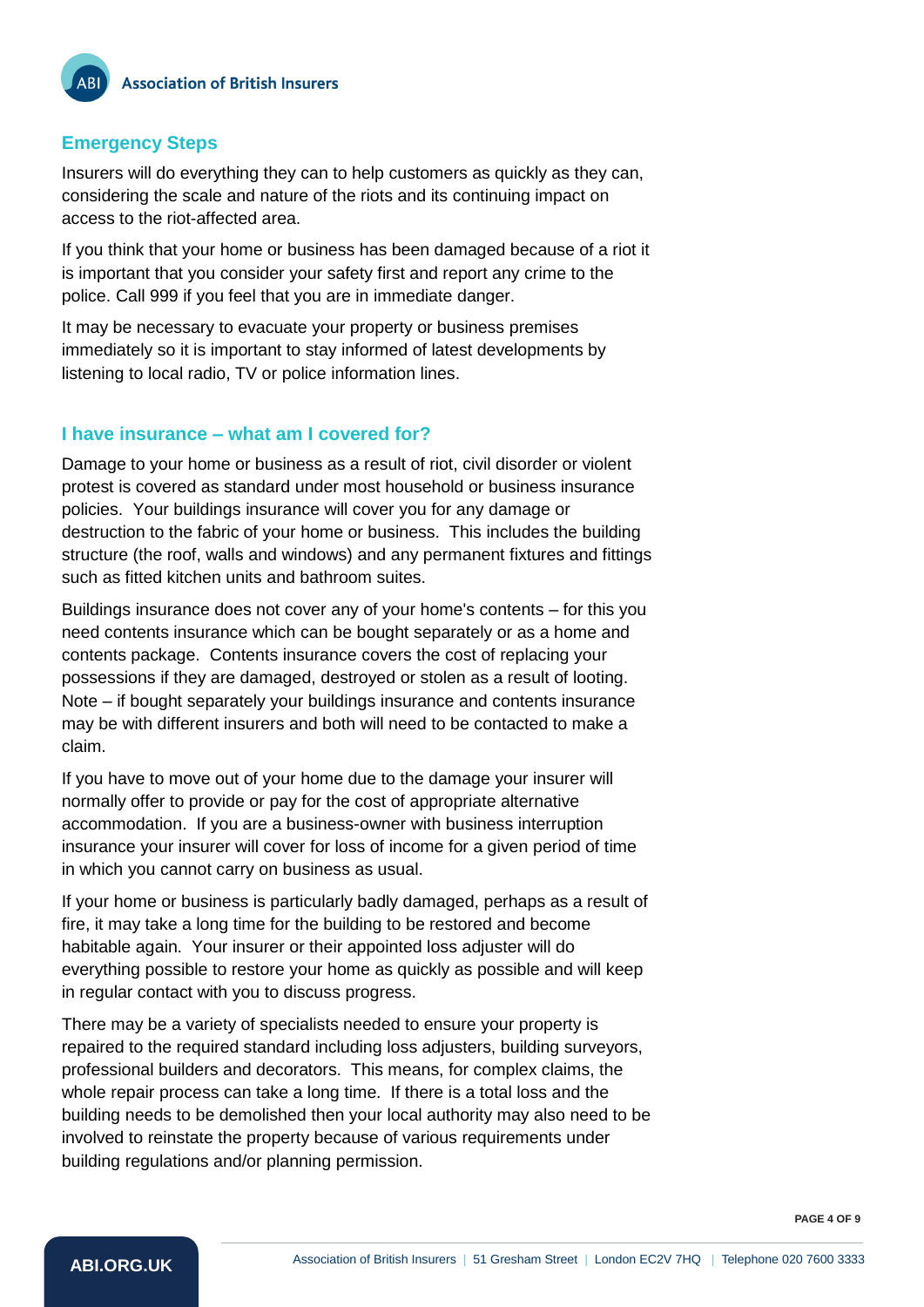#### <span id="page-4-0"></span>**I have insurance – what should I do?**

You should **contact your insurer as soon as possible** if your home, business or possessions have been damaged. Most insurers have a 24-hour helpline. If you have separate buildings and contents insurers, contact them both. If you rent your home, contact the property owner as they are likely to be responsible for repairing any damage to the building.

Your insurer's claims process is designed to provide all the support you need. Insurers are experienced at dealing with claims during emergencies such as riot, major floods or severe winter weather. In the first instance they will ask you some simple questions to establish your details and the nature of your loss before advising on next steps. Your insurer is also likely to discuss with you whether you need alternative accommodation. As many claims are made in emergency situations, your insurer is likely to seek information to determine if you need priority attention, such as if you are ill, disabled, elderly or have young children.

As a business-owner it will help if you have a clear and accurate record of your stock so that you can provide evidence of any loss. If possible, do not leave cash at premises outside business hours. During business hours, remove excess cash to a safe and consider what security measures might best secure your stock.

Business Interruption Insurance will cover you for any periods when you cannot do business as normal because of damage to your property. This is usually offered as an extra when you buy buildings and contents insurance for your premises. You should keep business accounts up to date so that your insurer can more easily assess a potential shortfall in profit. You should also consider what contingency plans you can put in place to minimise business interruption should an unexpected event occur that causes you to stop trading.

In some cases, particularly if your home, business or possessions are badly damaged, insurers will appoint a loss adjuster to handle the claim. Loss adjusters are experts in assessing the loss or amount of damage and they may well contact you separately to visit your home or business and oversee the restoration as soon as possible. If your damage is relatively minor, your insurer may be able to handle your claim without a detailed assessment of the loss. The section below on 'Assessing the damage' explains the role of the loss adjuster in your claim in more detail.

Due to the complex nature of riot incidents it may be difficult for insurers or loss adjusters to enter certain areas because they are crime scenes. This may cause some initial delays in assessing what losses have occurred. Insurers will work closely with police to ensure that any appropriate action is taken and will keep you informed if there are any difficulties delaying the loss assessment.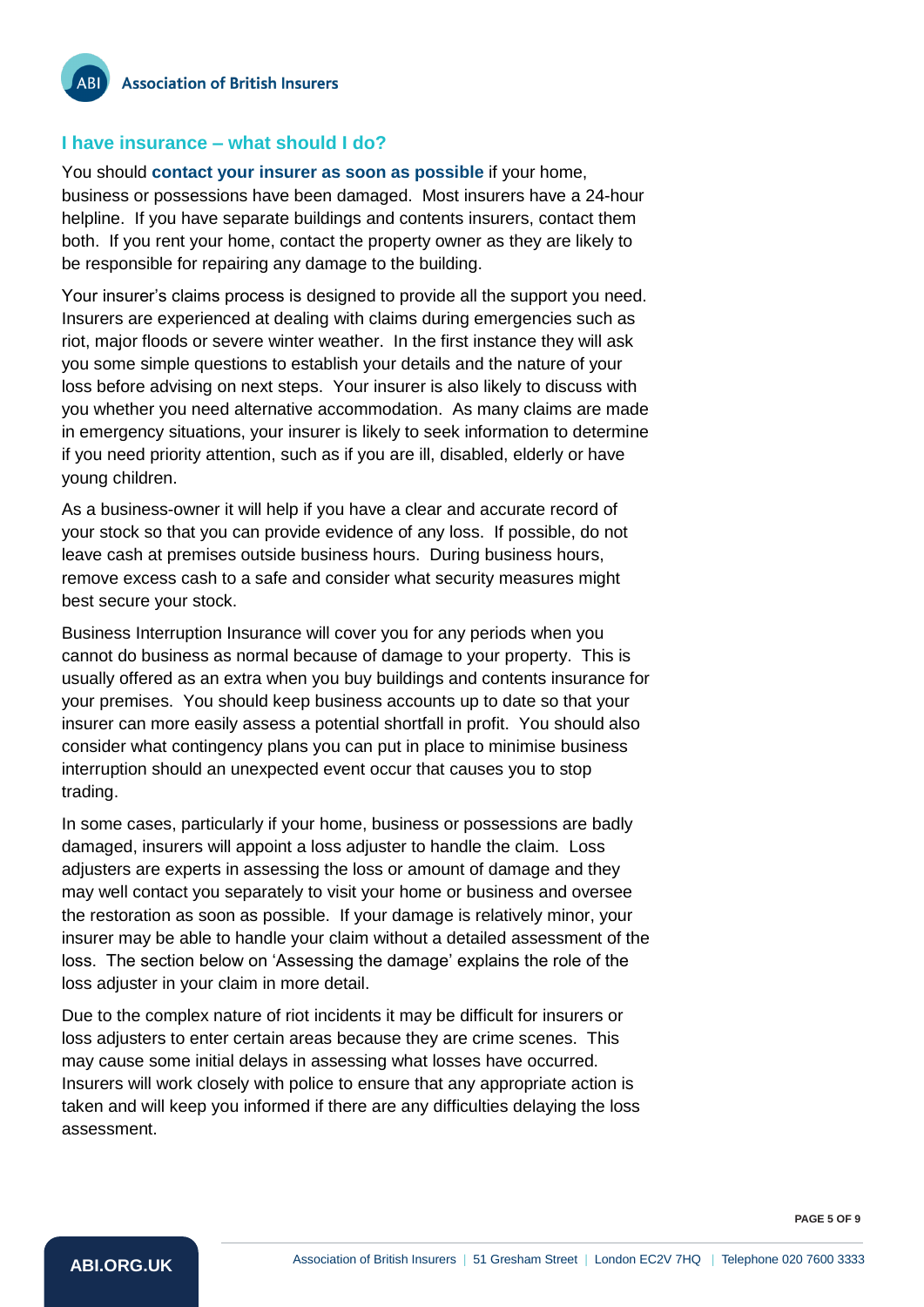#### <span id="page-5-0"></span>**I don't have insurance – what am I covered for?**

If you don't have insurance you may still be able to claim compensation from the police through the Riot (Damages) Act. This will only cover you for events defined as a riot, which will be determined by the relevant Police and Crime Commissioner or the Mayor's Office for Policing and Crime in London. The main element of a riot is usually deemed to be 12 or more persons assembled riotously or tumultuously. There is no limit on the level of compensation payable under the Act, however, it may be fixed at what the relevant Police and Crime Commissioner considers just.

If it is established that damage to your home, business or possessions was the result of a riot and you are not in a position to make a claim through an insurance policy then you should contact your local Police and Crime Commissioner's office for advice. The Riot (Damages) Act may cover damage to both the buildings and contents of your home or business. If you have insurance for your household but not its contents, then you will need to contact your insurer to deal with the buildings claim and the Police and Crime Commissioner to deal with the contents claim (or vice versa).

#### <span id="page-5-1"></span>**I don't have insurance – what should I do?**

You should **notify your claim to your local Police and Crime Commissioner as soon as possible** if your home, business or possessions have been damaged as the result of a riot. If you don't know your local Police and Crime Commissioner or their contact details then these can be found on the following website: [www.apccs.police.uk.](http://www.apccs.police.uk/) Your local Police and Crime Commissioner will then be able to establish if you are able to make a claim under the Riot (Damages) Act. You may also want to check the Government's website for advice: [www.gov.uk](http://www.gov.uk/) as they may issue an emergency contact number to process potential claims under the Riot (Damages) Act.

It is important that you notify your local Police and Crime Commissioner within 42 days as you may not be able to make a claim after this deadline.

#### <span id="page-5-2"></span>**Underinsurance**

Underinsurance is when your insurance cover, or sum insured, is less than the value at risk. Underinsurance can adversely affect the amount you receive in settlement of your claim so it is important that customers are aware of any limits within their insurance policy.

After the August 2011 riots many people found that their homes and businesses were underinsured. The Riot (Damages) Act may provide for homeowners and businesses to be compensated for damage resulting from riots that exceeds the limit of your insurance policy.

Your insurer and/or loss adjuster should discuss with you when you first make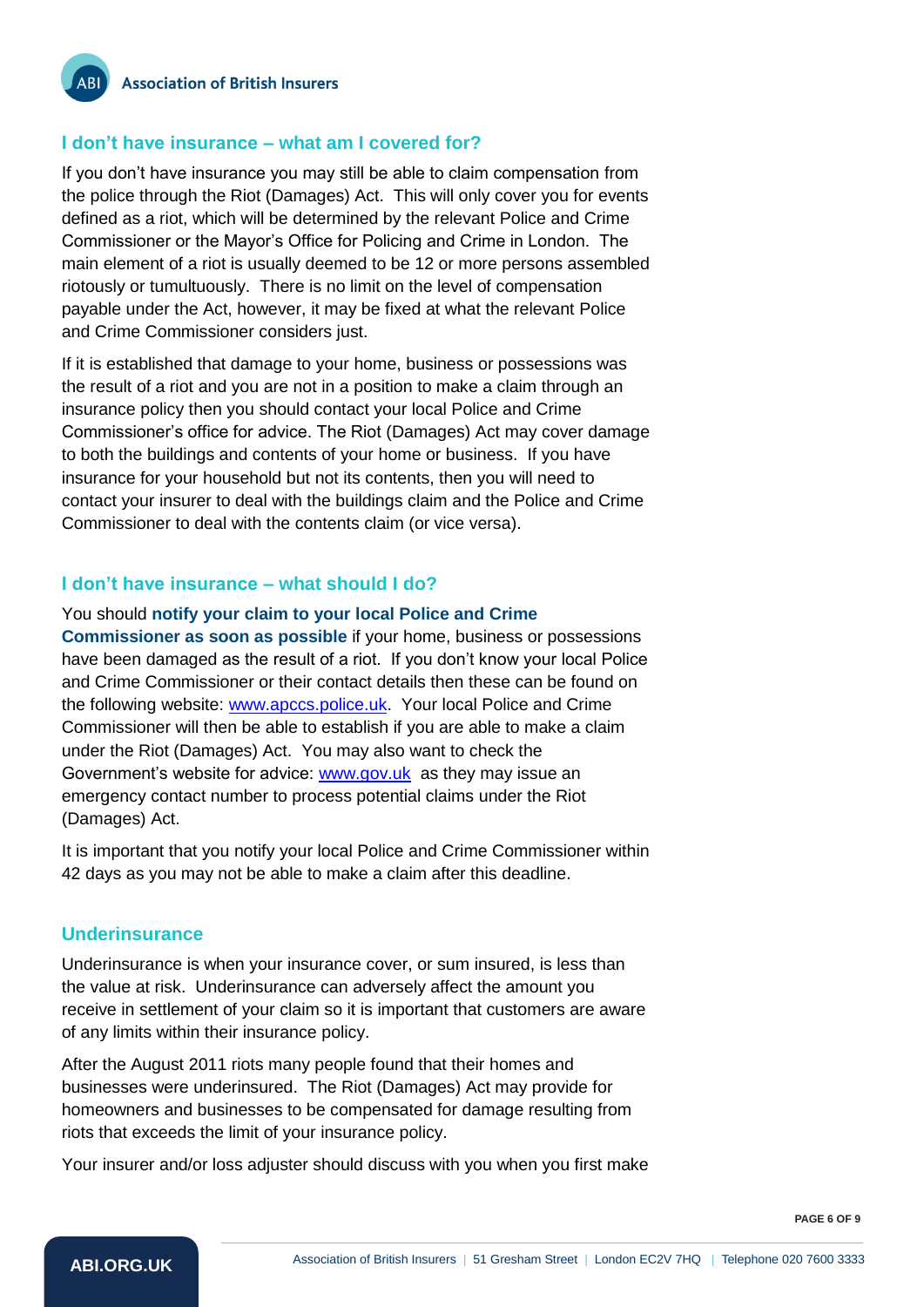a claim whether there is a danger you or your business will be underinsured.

If it is the case that the terms of your insurance could mean you do not have adequate cover to compensate all of your damage or loss from a riot you should notify your local Police and Crime Commissioner in case you can make an additional claim for the uninsured element.

If you are underinsured your insurer can, with your permission, pass on any necessary details to your local Police and Crime Commissioner. For example, insurers or loss adjusters who have handled your claim to date, up to the limit of your policy, will be able to inform the police of the restoration work done so far, the estimated level of underinsurance and the potential for compensation from the Riot (Damages) Act for losses, if any, above the policy limit. Your local Police and Crime Commissioner will then assess whether your claim for the uninsured elements is valid under the Riot (Damages) Act.

#### <span id="page-6-0"></span>**Avoiding underinsurance**

Whatever way you buy your insurance, one thing remains the same: it is you who is responsible for making sure that what insurers call the "sum insured" is enough to cover the cost of repairing any damage to your home or business.

The sum insured is the maximum amount the insurance company will pay out, if everything you own is totally destroyed. You need to make sure that this is enough for you to replace everything.

By taking some simple measurements around your home and answering some questions you can calculate the rebuilding costs using our online calculator [http://abi.bcis.co.uk.](http://abi.bcis.co.uk/) Check the sum insured under your current policy and if you think it is not the full cost of rebuilding your house contact your insurance company.

Similarly with your possessions, check if the policy limit is sufficient to replace every item with one of similar quality, new, at today's prices. If not, you should contact your insurer to adjust this.

#### <span id="page-6-1"></span>**Assessing the damage**

If your home or business is badly damaged, your insurer or responsible Police and Crime Commissioner's office is likely to commission a loss adjuster to assess the damage in detail and plan the restoration process. If you have insurance then your loss adjuster may help you arrange alternative accommodation if it is not possible to stay in your home. Depending on the extent of the damage, your loss adjuster will either visit you or liaise with you over the telephone. If your home or business is severely damaged, your loss adjuster may appoint a surveyor to provide additional expertise. The loss adjuster will effectively act as the project manager during the restoration of your home or business.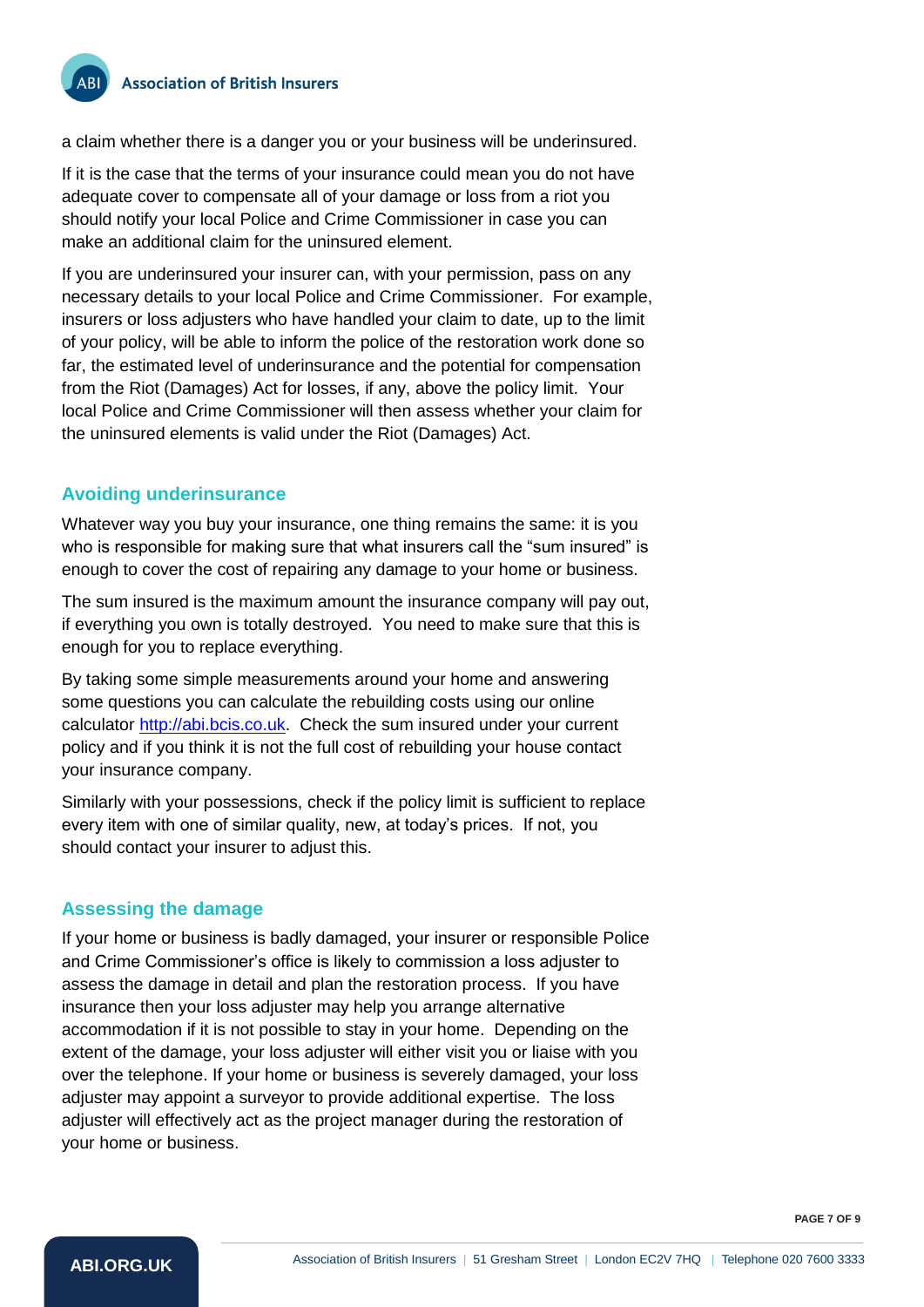Many insurers employ loss adjusters because they are specialists at assessing damage, arranging appropriate alternative accommodation for long periods and planning the restoration of your home or business. Once your loss adjuster has completed their initial assessment, they should be able to provide you with a plan and an approximate timetable outlining what needs to be done to restore your property. This is sometimes referred to as a 'claims plan'.

In normal conditions, your loss adjuster would get in contact within 24 hours of you contacting your insurer and undertake any necessary visits within three days.

However, after a major incident like a riot this may not be possible and may take a little longer, due to the volume of claims and difficulties accessing areas that may still be crime scenes. Nevertheless, you should expect to hear from your loss adjuster within two days of contacting your insurer. If they need to visit, they should do so within seven days of the area becoming accessible.

#### <span id="page-7-0"></span>**Repair and reconstruction work**

If there is significant repair and reconstruction work required your insurer or loss adjuster is likely to appoint a building contractor. Insurers and loss adjusters will only employ builders that meet their criteria and are competent to do the work. Your insurer is responsible for the work of builders they appoint.

If you prefer, however, you may be able to use your own builder rather than use the builder recommended by your insurer or loss adjuster. If you do appoint your own builder, you will be responsible for ensuring that they are competent and for arranging any guarantees. Neither insurers nor Police and Crime Commissioners under the Riot (Damages) Act will pay to correct poor quality building work by builders you appoint.

Most contents insurance policies will pay for the full cost of replacing damaged items with the equivalent new ones. Under the Riot (Damages) Act, a new for old principle is not applied and contents are replaced at their current value, taking wear and tear into account.

#### <span id="page-7-1"></span>**Moving back into your home or business**

Your insurer or loss adjuster will discuss with you when it is safe for you to move back in to your home or re-open your business.

You may be able to move back in to your home while some of the repair work is on-going. Where re-plastering has been necessary, it is quite usual for people to move in before redecoration has been completed. Your claim is settled once all the work has been completed and the outstanding payments